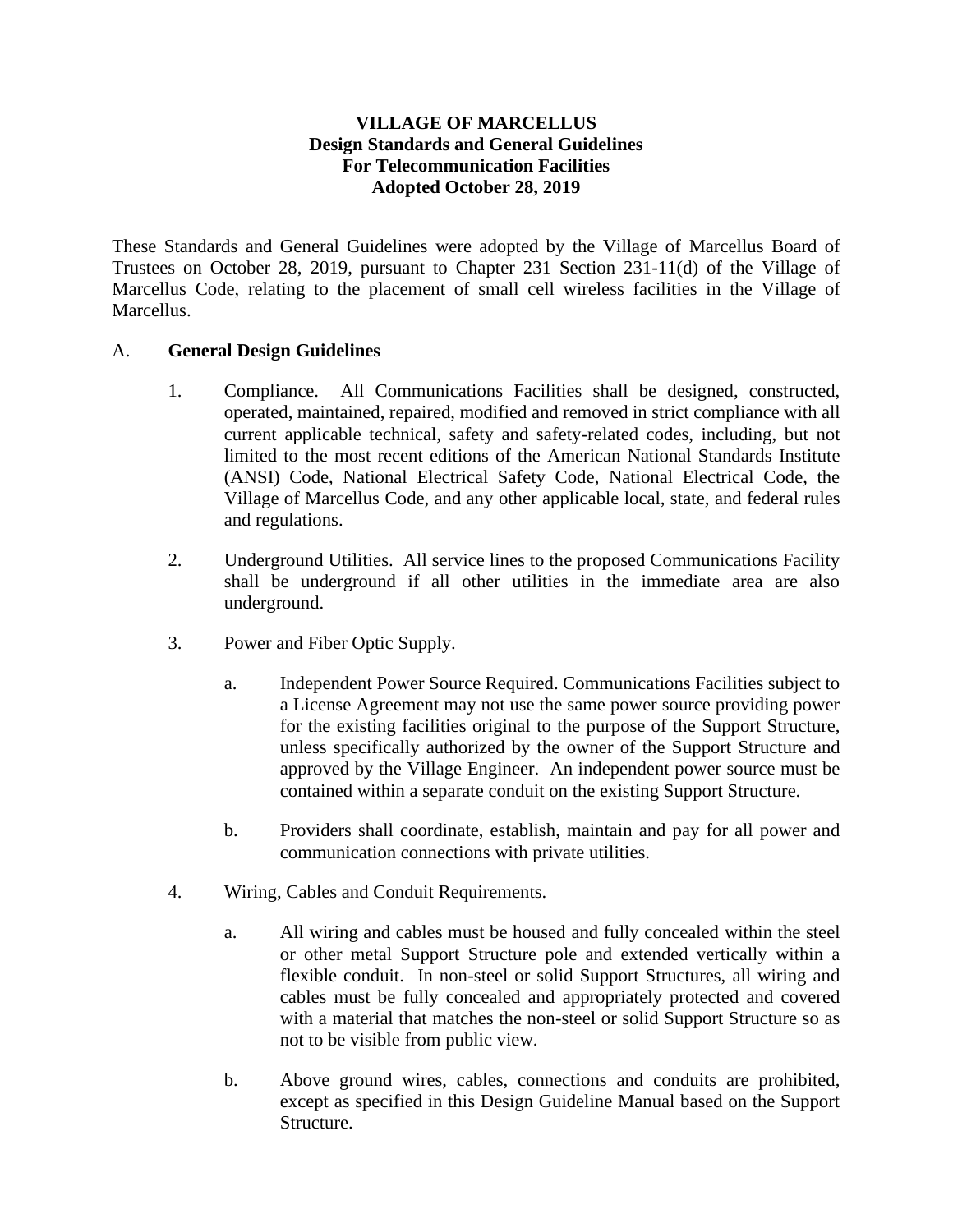- c. Spools and/or coils of excess fiber optic or coaxial cables or any other wires shall not be stored on the Pole except completely within the approved enclosures or cabinets.
- 5. Lighting. Lighting associated with Communications Facilities is prohibited, except when incorporated into new or existing approved decorative lighting poles and/or streetlights. Any internal lights associated with electronic equipment must be shielded from public view.
- 6. Signage. Signage is prohibited on all Communications Facilities and Support Structures, including stickers, logos, and other non-essential graphics and information unless required by the FCC.
- 7. Public Safety Communications. Small Wireless Facilities shall not interfere with public safety communications or the reception of broadband, television, radio or other communication services enjoyed by the occupants of nearby properties.
- B. Existing Support Structures
	- 1. Reserved Space. The Village may reserve space for future public safety or transportation uses in the Public ROW or on a Pole, Tower or Support Structure owned by the Village in accordance with an approved plan in place at the time an Application is filed.
		- a. A reservation of space shall not preclude placement of a Pole or the Collocation of a Communications Facility.
		- b. If replacement of the Village's Pole or Support Structure is necessary to accommodate the Collocation of the Communications Facility and the future use, the Provider shall pay for the replacement of the Pole or Support Structure and shall design and construct the replacement Pole or Support Structure in a manner that is able to accommodate the future use.
- C. New Pole, Tower or Support Structures
	- 1. Location.
		- a. Required Setbacks.
			- (1) The centerline of a new Pole, Tower or Support Structure shall be installed in alignment with existing street trees and other poles along the same Public ROW whenever possible.
			- (2) In no case shall a new Pole, Tower or Support Structure be located less than what is required in the License Agreement from any of the road-way/face of curb, sidewalk, or shared use path as measured to the nearest part of the Support Structure.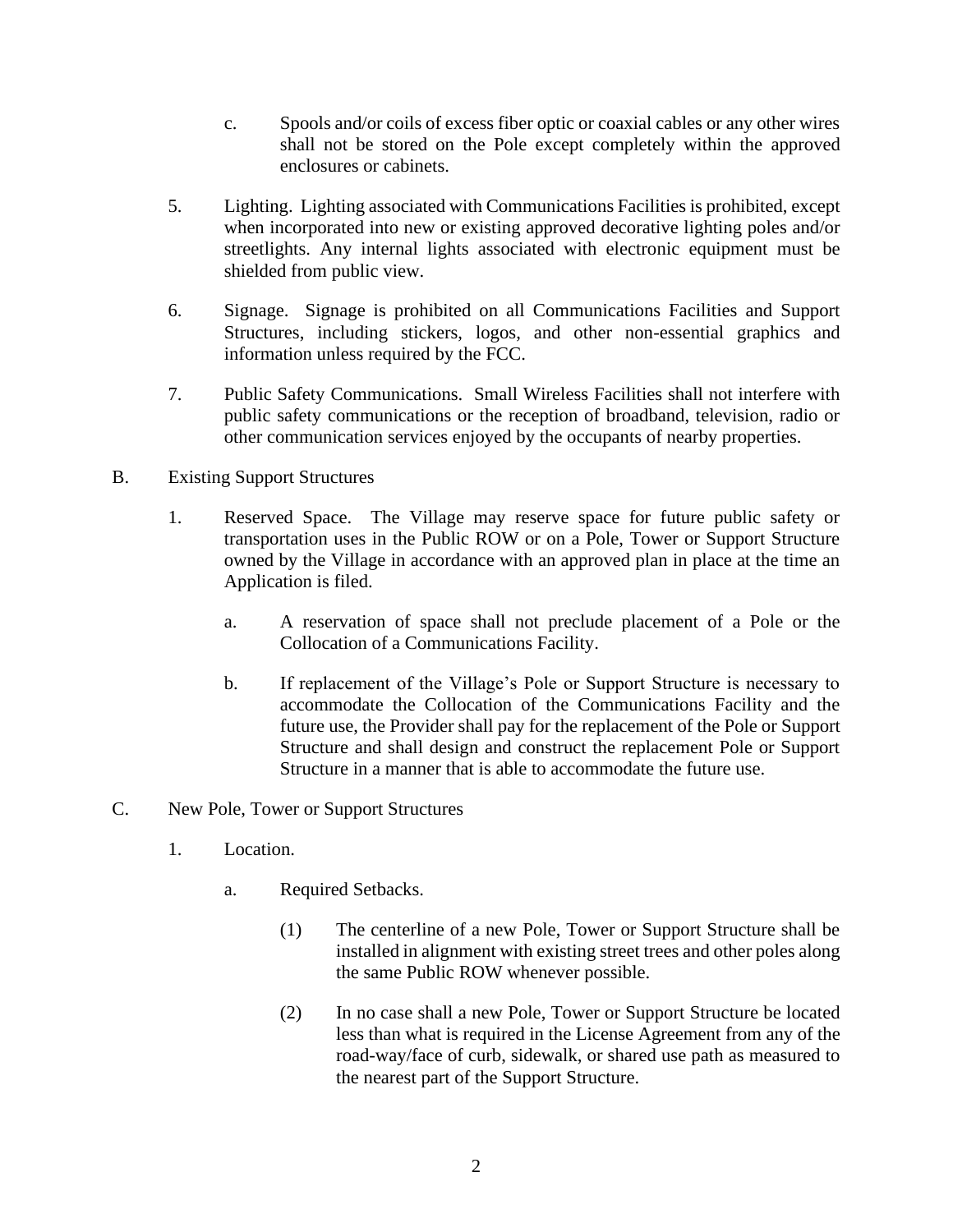- (3) New Poles, Towers or Support Structures shall be located a minimum of six feet (6') from any permanent object, structure or existing lawful encroachment into the Public ROW, or as determined in the License Agreement.
- (4) Support Structures for Small Wireless Facilities located outside of the Public ROW shall be set back from the property line of the lot on which it is located a distance equal to not less than the total height of the facility, including the Support Structure, as measured from the highest point of such Support Structure to the finished grade elevation of the ground on which it is situated, plus 10% of such total height. The Planning Board may reduce such setback requirements based upon consideration of lot size, topographic conditions, adjoining land uses, landscaping, and other forms of screening and/or structural characteristics of the proposed Support Structure.
- b. Required Spacing. A minimum of three hundred linear feet (300 l.f.) between Poles, Towers, Support Structures or Communication Facilities is required. To the extent feasible, any new or replacement Pole, Tower or Support Structure constructed in the Public ROW shall be located at the property line between two (2) residentially zoned properties and not in the direct line of site from the front of a residential structure.
- 2. Design Requirements.
	- a. Shape and Dimensions. All new Poles, Towers or Support Structures shall be constructed of solid hot-dipped galvanized steel and shall be round with the Pole shaft tempered in diameter from the base to the top with a maximum of twelve inches (12") at the base.
	- b. Aesthetics. In appropriate locations and districts, decorative poles shall be utilized to complement the existing character of the applicable corridor of the Village.
	- c. Transformer Base. All new Poles, Towers or Support Structures shall include a one-piece cast aluminum alloy transformer base in a breakaway design, consistent with engineering standards subject to the Engineer for the Village's review and approval. A transformer base shall be no larger than nine cubic feet  $(9 \text{ ft}^3)$ .
	- d. Foundation/Footer.
		- (1) All new Poles, Towers or Support Structures shall be supported with a reinforced concrete foundation or footer that is designed by a professional engineer, subject to the Engineer for the Village's review and approval.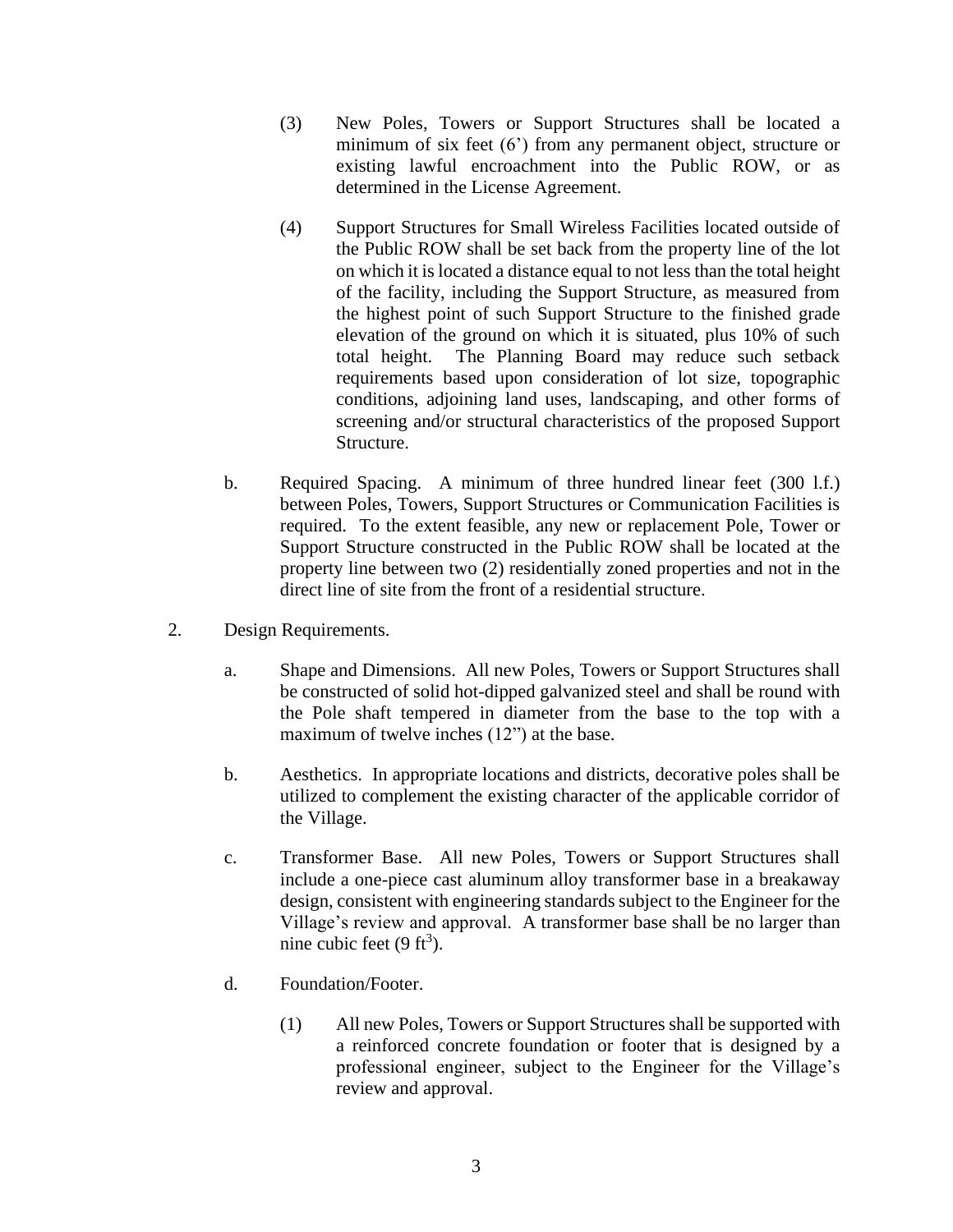- (2) Anchor bolts must be constructed from steel (high strength) per ATSM A36, threaded (J-Type/L-Type), hot dip galvanized steel per ODOT CM Item No. 711.02, and in a strength and diameter recommended by a professional engineer, subject to the Engineer for the Village's review and approval.
- (3) All anchor bolts must be concealed from public view with an appropriate Pole boot or cover, powder coated to match the Pole, Tower or Support Structure.
- e. Color. New Poles, Towers or Support Structures, including the breakaway transformer base, shall have a powder coated finish in dark earth tone colors such as dark green, dark brown, gray, or black, consistent with the color of other Poles, Towers or Support Structures in the immediate vicinity, unless other colors are approved by the Village.
- 3. Multiple Requests. If multiple requests are received by the Village to install two (2) or more Poles, Towers or Support Structures that result in the violation of the applicable spacing requirements outlined herein, or to collocate two (2) or more Communications Facilities on the same Pole, Tower or Support Structure, the Village may resolve conflicting requests through whatever reasonable and nondiscriminatory manner it deems appropriate.
- 4. Alternate Location. The Village reserves the right to propose an alternate location to any proposed location of a new Pole, Tower or Support Structure, that is within one hundred feet (100') of the proposed location or within a distance that is equivalent to the width of the Public ROW in or on which the new structure is proposed, whichever is greater, which the Provider shall use if it has the right to do so on reasonable terms and conditions and the alternate location does not impose technical limits or significant additional costs.
- 5. Waiver.
	- a. A Provider may seek a waiver from the Planning Board of the undergrounding or alternative location requirements for the placement of a new Pole, Tower or Support Structure to support Communications Facilities if the Provider is unable to achieve its service objective using a Communications Facility under the following circumstances:
		- (1) From a location in the Public ROW where the prohibition does not apply;
		- (2) In a utility easement the Provider has the right to access; or
		- (3) In or on other suitable locations or structures made available by the Village subject to reasonable rates, fees, and terms.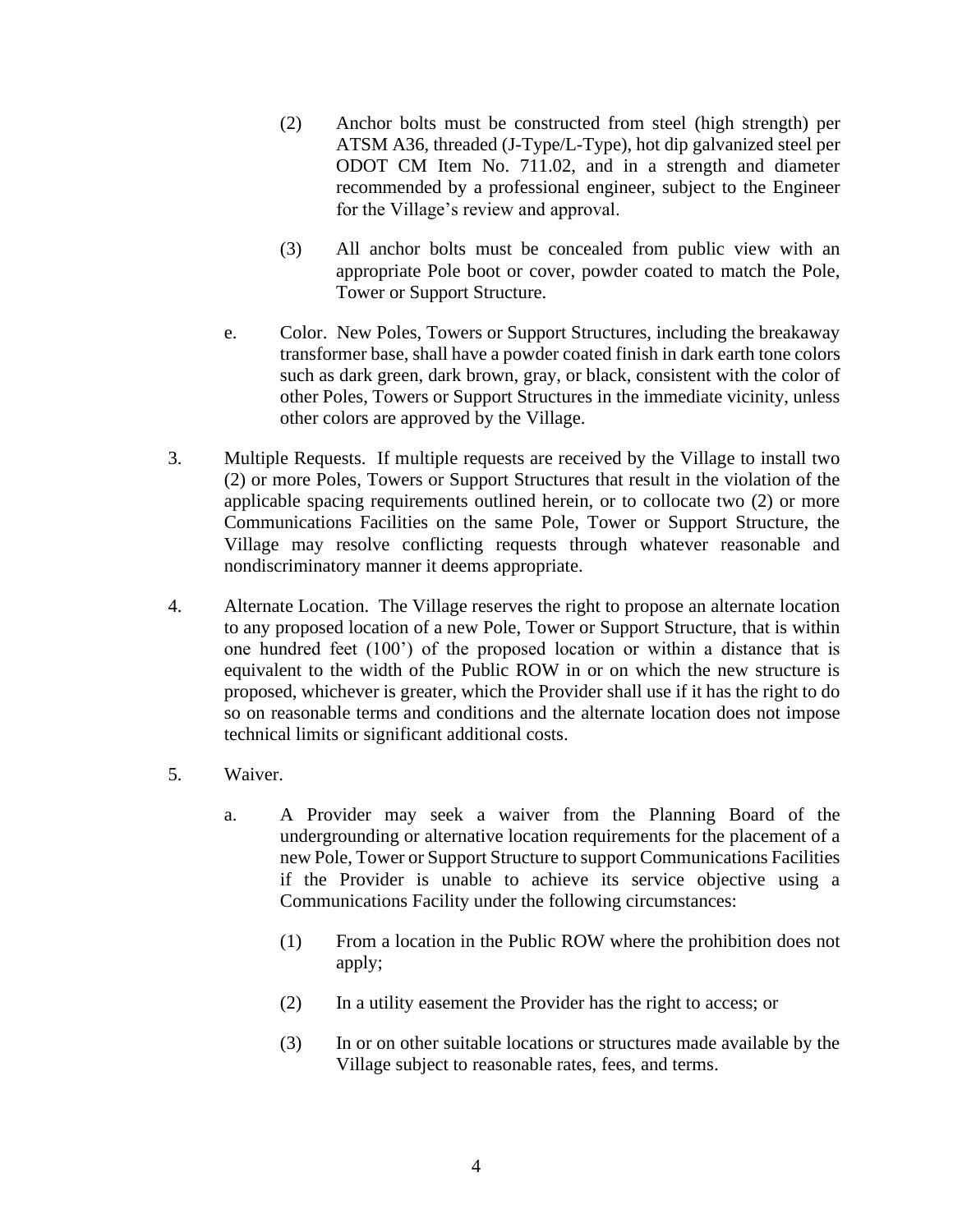- b. The Village shall process waivers in a reasonable and nondiscriminatory manner that does not have the effect of prohibiting the provision of Wireless Services.
- D. Antenna
	- 1. Location. All Antenna to be installed on new or existing Poles, Towers or Support Structures shall be mounted flush to the top of the Pole, Tower or Support Structure and aligned with the centerline of the Pole, Tower or Support Structure, unless otherwise agreed to by the Village based on the specific context and characteristics of the Communications Facility.
	- 2. Size. Each Antenna shall be located entirely within an enclosure of not more than three cubic feet  $(3 \text{ ft}^3)$  in volume or, in the case of an Antenna that has exposed elements, the Antenna and all of its exposed elements could fit within an enclosure of not more than twelve cubic feet  $(12 \text{ ft}^3)$  in volume.
	- 3. Design.
		- a. Shape. Antennas shall be cylindrical in shape or shall be located entirely within a cylindrical canister or shroud.
		- b. Color. Exposed Antennas and Antenna enclosures shall match the color specifications of the Pole, Tower or Support Structure, unless other colors are approved by the Village.
- E. Small Wireless Facilities Installed on Support Structures
	- 1. Size. Exclusive of the Antenna, all wireless equipment associated with the Communications Facility shall not cumulatively exceed twenty-eight cubic feet  $(28 \text{ ft}^3)$  in volume. The calculation of equipment volume shall not include electric meters, concealment elements, telecommunications demarcation boxes, grounding equipment, power transfer switches, cut-off switches, and vertical cable runs for the connection of power and other services.
	- 2. Equipment Enclosures. All Communications Facilities mounted to Poles, Towers or Support Structures or located on the ground shall be fully contained within enclosures or cabinets.
	- 3. Required Clear Height. All Communications Facilities mounted to a Pole, Tower or Support Structure shall provide a minimum of ten feet (10') of clear space on the Pole as measured from established grade to the lowest point of any facility/equipment cabinets or concealment apparatus mounted to the Pole, Tower or Support Structure.
	- 4. Maximum Horizontal Offset from Support Structure. Communications Facility equipment cabinets or enclosures shall not extend more than ten inches (10") beyond the Pole, Tower or Support Structure centerline in all directions.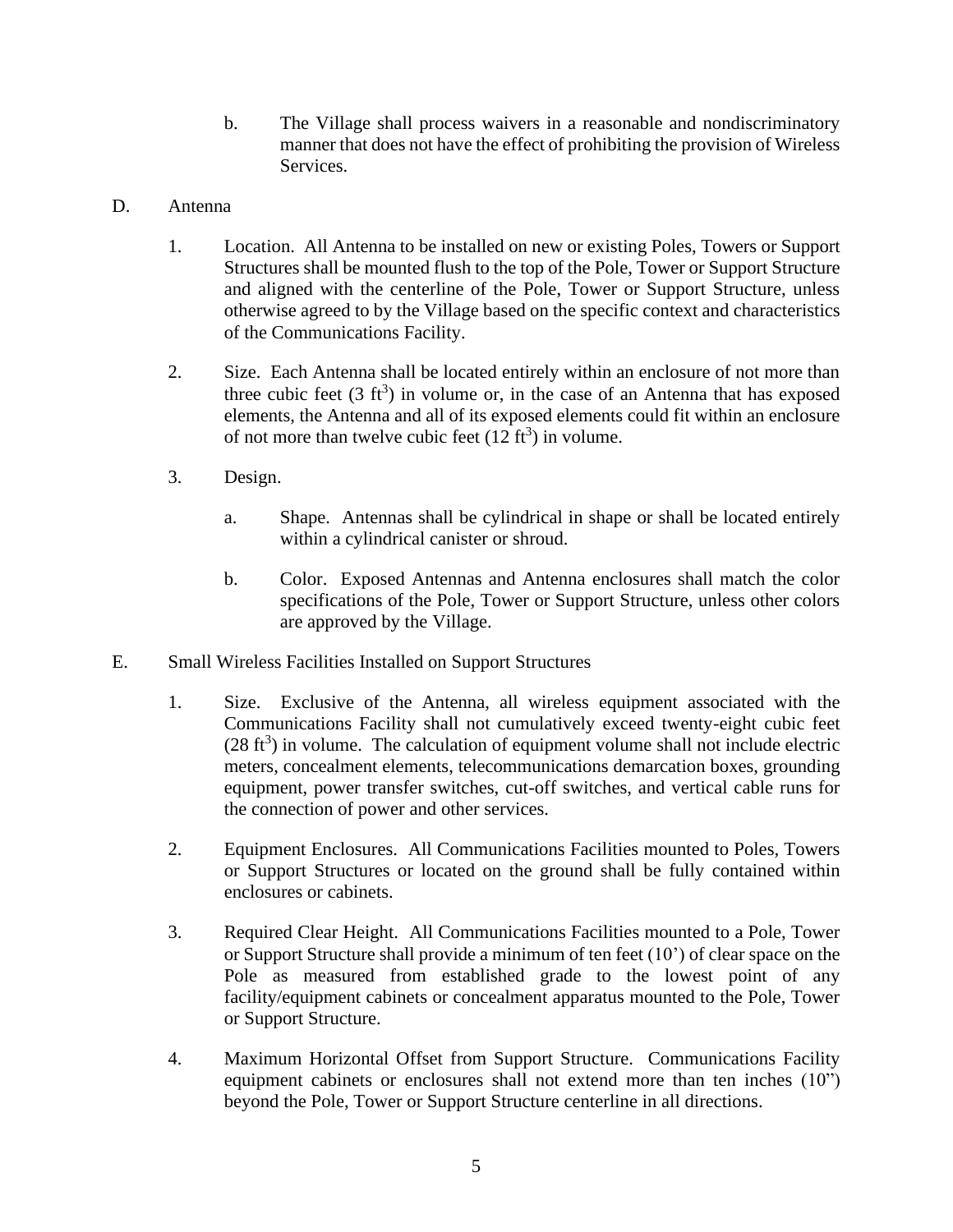- 5. Design.
	- a. Cabinet or Enclosure Shape. Communications Facility equipment cabinets or enclosures shall be rectangular in shape, with the vertical dimensions being greater than the horizontal. Generally, the cabinet or enclosure shall be no wider than the maximum diameter of the Support Structure.
	- b. Installation. All Pole mounted equipment cabinets or enclosures must be installed as flush to the Pole as possible. Any installation brackets connecting the cabinets or enclosure to the Pole shall not extend more than two inches (2") from the Pole and shall include metal flaps (or wings) to fully conceal the gap between the cabinet and Pole.
	- c. Color. Cabinets or enclosures shall match the color specification of the Pole, Tower and/or Support Structure, unless other colors are approved by the Village.
- F. Ground Mounted Small Wireless Facilities
	- 1. Location.
		- a. Required Setbacks.
			- (1) In no case shall ground mounted Small Wireless Facilities be located no less than required in the License Agreement from the roadway/face of curb, sidewalk, or shared use path as measured to the nearest part of the cabinet or enclosure.
			- (2) Ground mounted Communications Facilities and associated required screening or shrouding shall be located a minimum of six feet (6') from any permanent object or existing lawful encroachment into the Public ROW.
	- 2. Size. All Communications Facility equipment shall not cumulatively exceed twenty-eight cubic feet  $(28 \text{ ft}^3)$  in volume. The calculation of equipment volume shall not include electric meters, concealment elements, telecommunications demarcation boxes, grounding equipment, power transfer switches, cut-off switches, and vertical cable runs for the connection of power and other services.
	- 3. Maximum Permitted Height. The maximum height for ground mounted Communications Facilities shall not exceed two and one-half feet (2½') as measured from established grade at the base of the facility.
	- 4. Equipment Enclosures Required. All ground mounted Communications Facilities shall be fully contained within enclosures or cabinets.
	- 5. Design Requirements.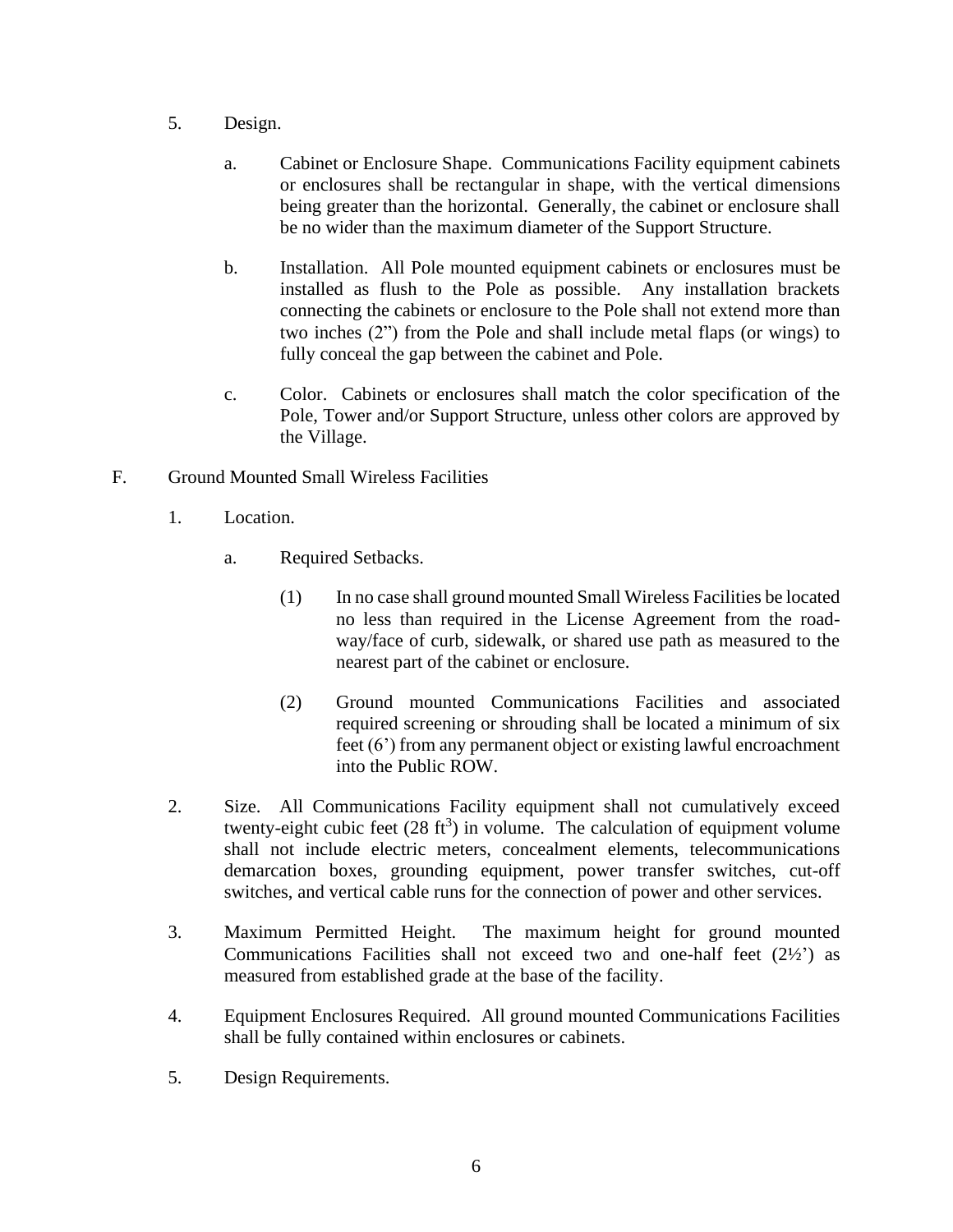- a. Concealment. Ground-mounted equipment shall incorporate concealment elements into the proposed design matching the materials of the Support Structure, unless other materials are approved by the Village. Concealment may include, but shall not be limited to, landscaping, strategic placement in less obtrusive locations. Landscaping concealing equipment enclosures shall be planted in such quantity and size such that 100% screening is achieved within two (2) years of installation. Landscaping shall be continuously maintained but shall not result in over-growth of the public right-of-way area and shall minimize its presence while achieving the goal of screening.
- b. Concrete Pad or Slab. In accordance with state and local standards approved by the Code Enforcement Officer.
- c. Breakaway Design. All objects placed within the Public ROW shall feature breakaway design.
- d. Color. Ground mounted Communication Facility cabinets and enclosures shall have a powder coated finish in dark earth tone colors such as dark green, dark brown, gray, or black, unless other colors are approved by the Village.
- G. Construction and Safety Requirements
	- 1. Approval of the collocation, replacement or modification of a Pole, Tower or Support Structure is conditioned upon the Provider's assumption of costs if the Village determines such is necessary for compliance with its written construction or safety standards.
	- 2. Prevention of failures and accidents. Any Provider who owns a Communications Facility sited in the Public ROW or upon Village-owned property shall at all times employ ordinary and reasonable care and shall install, maintain and use nothing less than the best available technology for preventing failures and accidents which are likely to cause damage, injury, or nuisance to the public.
	- 3. Compliance with fire safety and FCC regulations. Communications Facilities, wires, cables, fixtures, and other equipment shall be installed and maintained in compliance with the requirements of the National Electric Code, all FCC, state, and local regulations, and in such manner that will not interfere with the use of other property, public safety communications or the reception of broadband, television, radio or other communication services enjoyed by occupants of nearby properties.
	- 4. Wind and Ice. All Communications Facilities shall be designed to withstand the effects of wind gusts and ice to the standard designed by ANSI, as prepared by the engineering departments of the Electronics Industry Association, and Telecommunications Industry Association (ANSI/ EIA/ TIA-222, as amended).
	- 5. Surety bond or equivalent financial tool for cost of removal. All Providers shall procure and provide to the Village a renewable bond, or shall provide proof of an